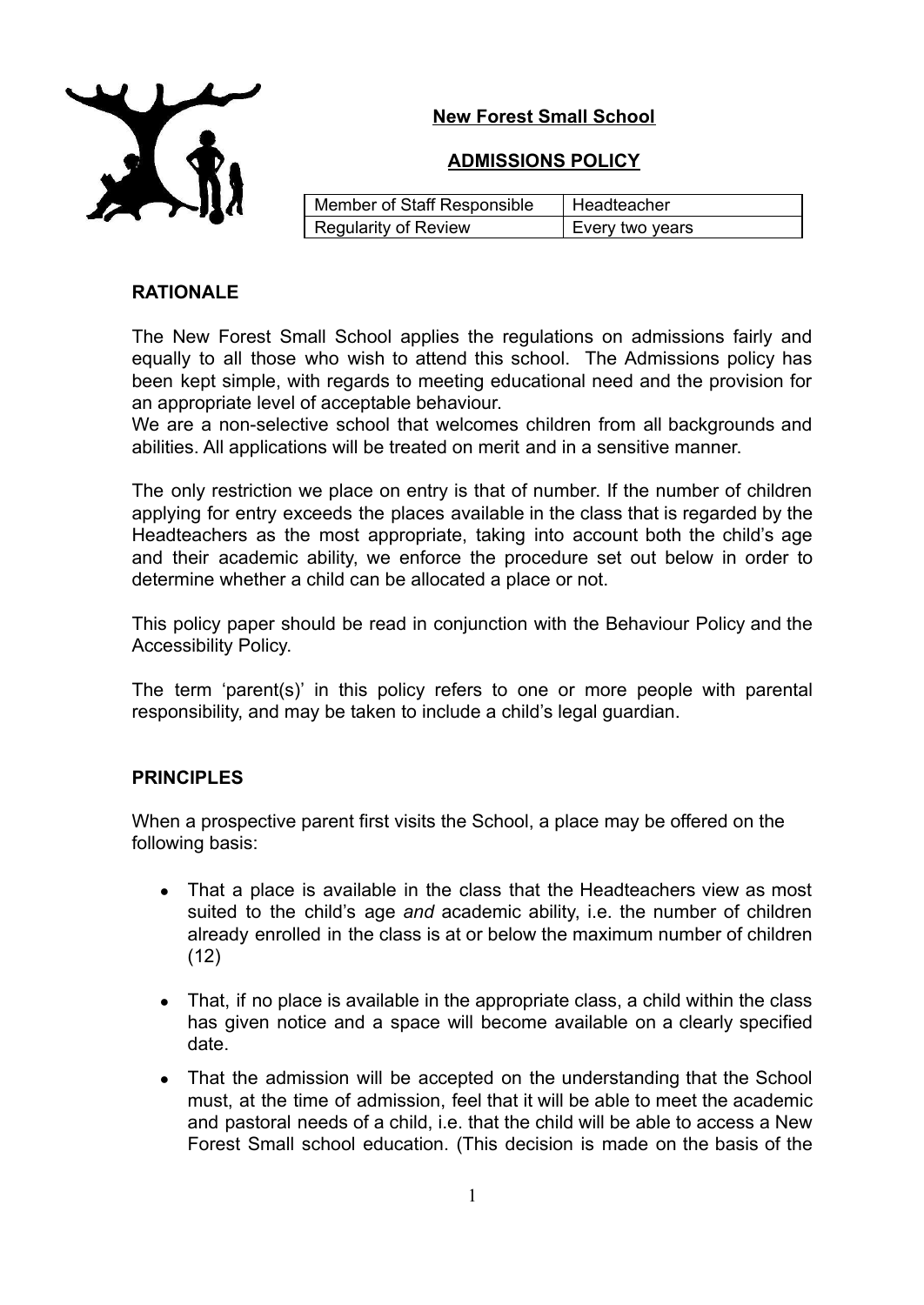information provided by the parents in the application form, including any relevant medical or educational reports.)

• That a child's behaviour is of such an acceptable and appropriate level such that, at the time of entry, the child will not disrupt their own education or cause the long-term disruption of the education of other children.

Our aim is to encourage applications from candidates with as diverse a range of backgrounds as possible. This enriches our community and is vital in preparing our pupils for today's world. The school is committed to equal treatment for all, regardless of a candidate's gender, race, ethnicity, religion, sexual orientation or social background.

Parents are required to sign the application form to state that all the information provided in the form is true and complete. If, after an offer of a place has been made and accepted, the school subsequently becomes aware that the information provided in the application form was misleading, inaccurate or incomplete, the Headteacher will be asked to review the offer. If the Headteacher is convinced that the school is unable to meet the child's academic needs, i.e. that the offer would not have been made if correct and accurate information had been provided at the time of application, the school reserves the right to withdraw the place by giving half a term's notice.

### Early Years Funding Entitlement

The school is pleased to offer 15 hours per week free education for all 3-5 year olds under the Early Years Education scheme – Universal Entitlement. Parents can also now apply for 30 hours a week free education through HMRC – Extended Entitlement. Should you meet the criteria, you will be given an 11-digit code and will be able to use the entitlement in more than one setting if necessary.

The school also receives Early Years Pupil Premium funding for eligible children. (www.gov.uk) This additional funding is used to support the individual child within school. Decisions on this are made in consultation with parents and any other involved services. Details of the spending are tracked and recorded, to monitor the impact on the child's learning.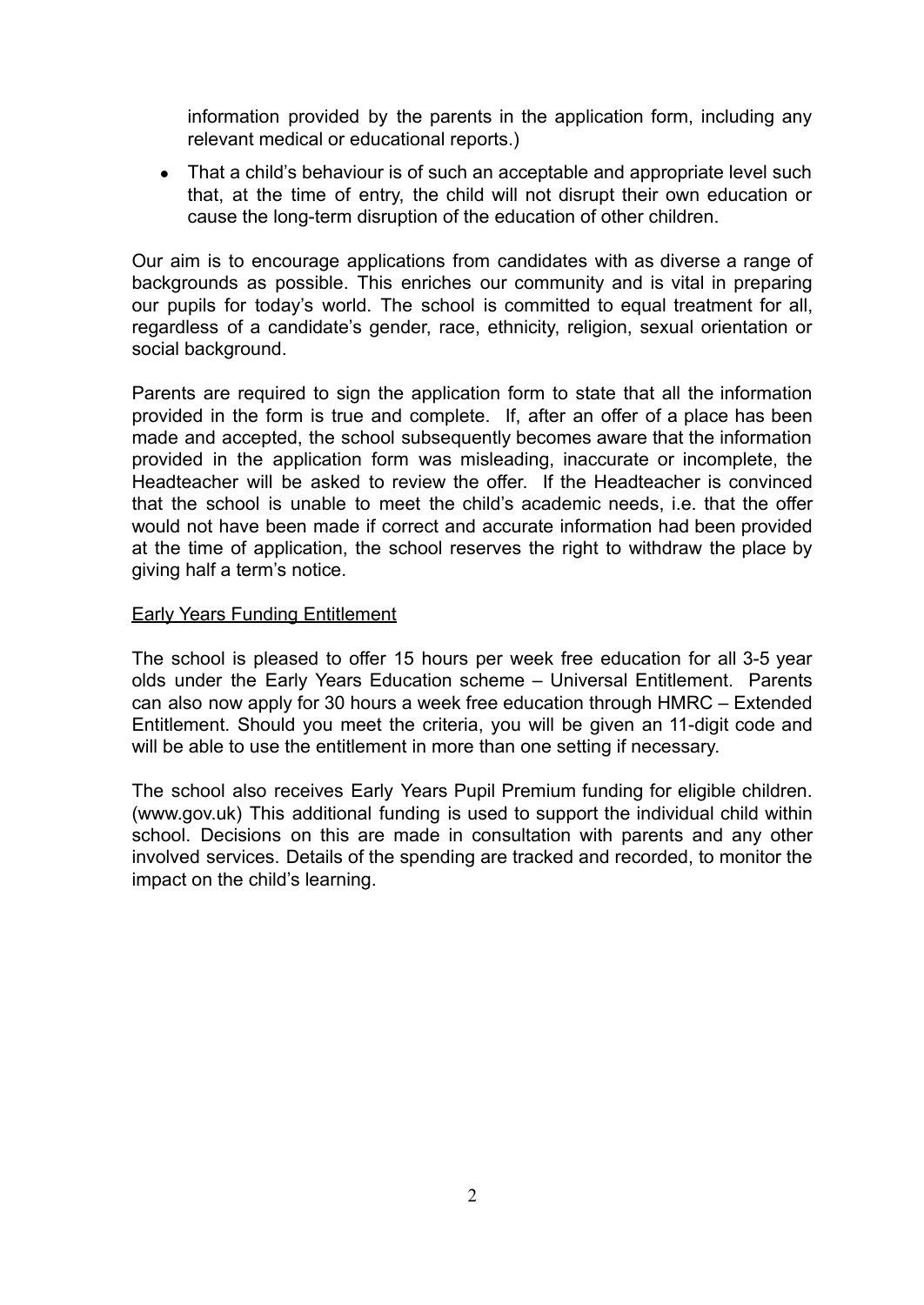### Fees for Students in Primary and Secondary Classes

Our fees are extremely competitive in relation to most independent schools in the area, but we regret that we are not currently in a position to be able to offer bursaries or scholarships for students in the Primary and Secondary classes.

#### Flexi-Schooling

We are willing to consider applications for flexi-schooling, in which students attend the New Forest Small School on specified days and receive the remainder of their education at home, only in the Kindergarten and Primary classes or in the specific flexiclass. Parents interested in applying for a place on a flexi-schooling basis should discuss this with the Headteacher(s) in the first instance before making a formal application.

Flexi-schooling applications will not be accepted unless the Headteachers are satisfied that the parent(s) (or other individual(s) delivering home education) fully understand(s) the ethos of the school, the 'Learning for Life' goals and the curriculum followed at the school, and is willing to take responsibility for ensuring that the child's overall education is equivalent to that which would be received by a full-time pupil. For more information, please see the Attendance Policy.

Flexi-schooling will not be considered in the Secondary classes under any circumstances and all Secondary pupils are expected to attend the school from 9.30 a.m. to 3.30 p.m., Monday to Friday.

#### Pupils with special educational needs

We do not discriminate in any way regarding entry. We welcome pupils with special educational needs, providing that the New Forest Small School can make the reasonable adjustments to offer them the support that they require. We welcome pupils with special educational needs and disabilities (SEND), including mobility problems, provided that our site can accommodate them safely. However, we advise parents of children with special educational needs and/or disabilities to discuss their child's requirements with the school before booking a 'Trial Week'.

We reserve the right to decline admission on the grounds that the school is unable to meet the child's needs and/or we feel that the child will be unable to access the education that the New Forest Small School provides.

Parents should provide a copy of an Educational Psychologist's report or an Education, Health and Care Plan to support their request, for example for a Learning Support Assistant or other special arrangements. We will discuss thoroughly with parents and their medical advisers the adjustments that can reasonably be made for the child if they become a pupil at the school. Please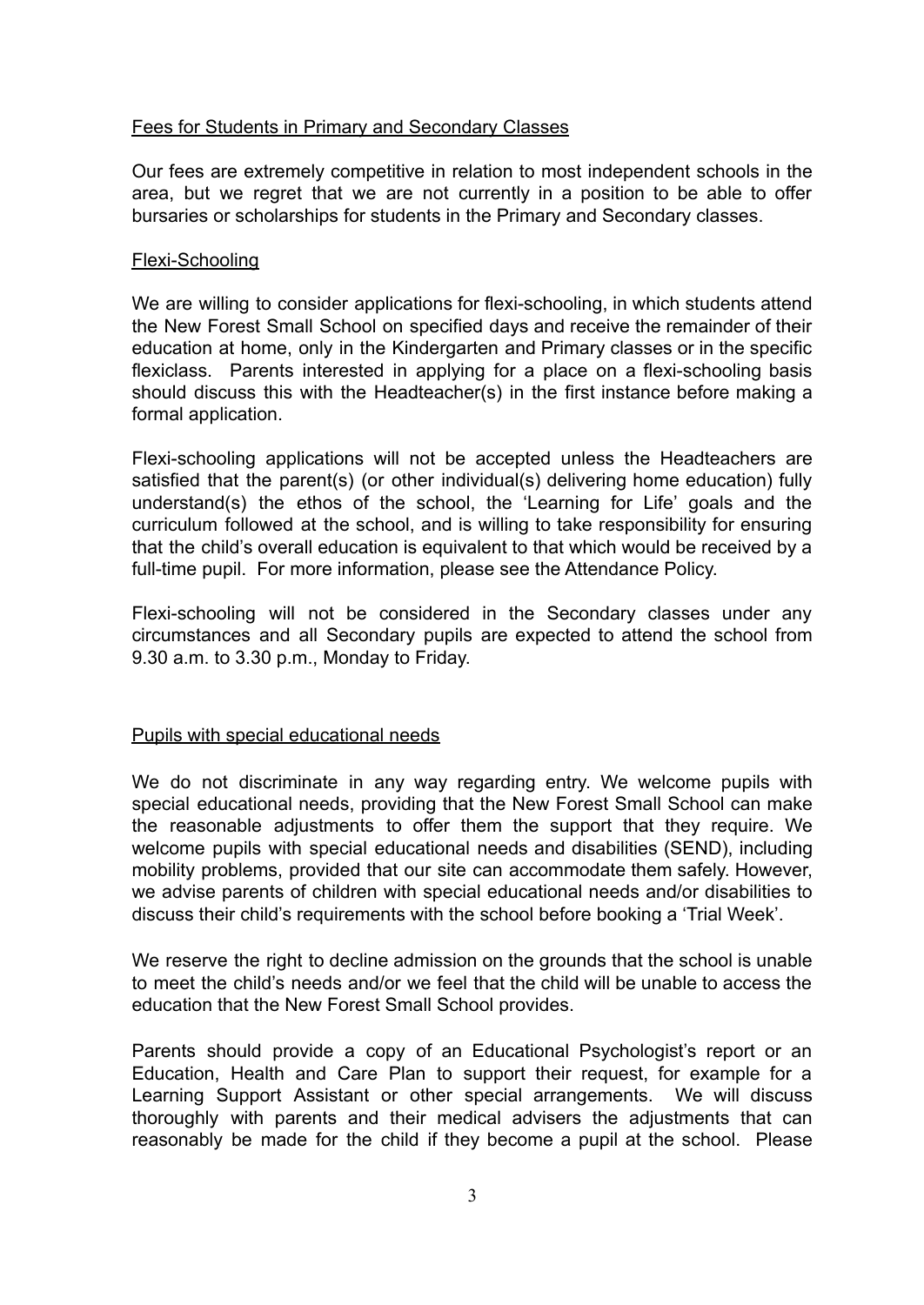read our Special Educational Needs and Disabilities (SEND) Policy for further information.

#### **Siblings**

Most siblings join us at the school. However, admission is not automatic, and there may be occasions where we judge that a sibling is likely to thrive better in a different academic environment.

#### Behaviour and Exclusion

Your child's place at the school is dependent on being a good, full member of our community according to our Behaviour Policy, which outlines our rewards and sanctions, which could ultimately lead to exclusion.

Parental cooperation forms part of the contract between the school and all parents of children at the school. A refusal to abide by the terms of exclusion may be considered a breach of contract.

#### Appeals

Parents are entitled to appeal to the Governors' Advisory Board against any exclusion. A letter stating the intention to appeal should be sent to the Secretary of the Governors' Advisory Board at the school. A hearing will be set up as quickly as possible, but within two weeks at the latest.

#### **PROCEDURES**

#### Application Process

The parent(s) requesting a place for their child(ren) should complete the enquiries form on the school website. A non-refundable registration fee and refundable deposit is payable upon completion of a trial week if the school are able to accommodate your child.

Parents may apply for a place at any time, but we encourage applications for the start of the academic year if at all possible, or otherwise for the beginning of a new term, to minimise disruption.

Completed application forms will be stored securely in accordance with the school's Data Protection Policy, according to the General Data Protection Regulations. If you have any concerns or questions about data processing and storage at the school, please contact the Data Protection Officer, Mr Ashley Brockwell.

Following a visit/visits by the parent(s) and child(ren), a 'Trial Day' will usually take place, during which a child's educational needs will be assessed. Feedback from members of the teaching staff will be used to inform the decision as to whether a parent will be offered a place for their child at the New Forest Small School. The deposit will be refunded in full if no place is offered.